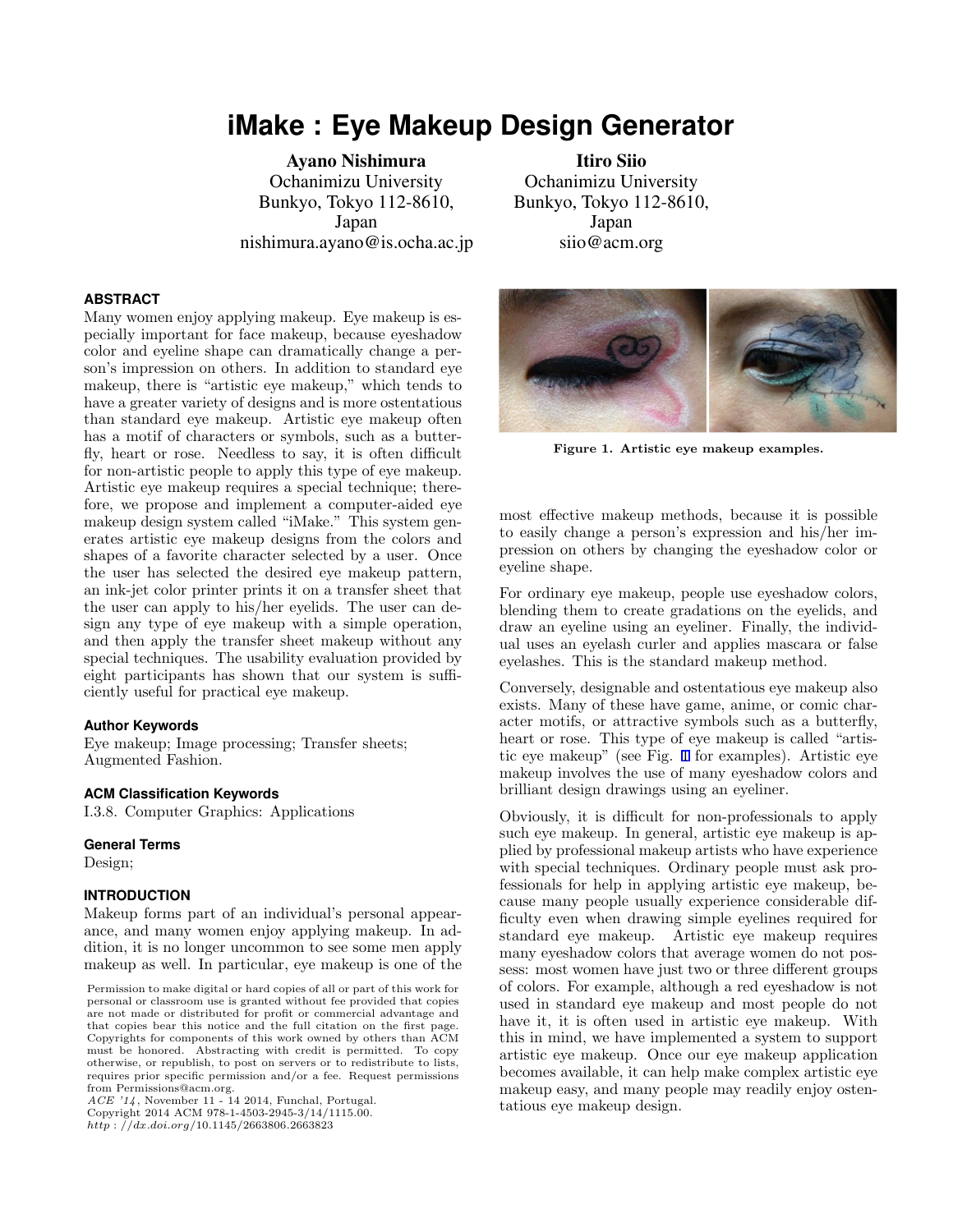<span id="page-1-0"></span>

**Figure 2. Makeup design workflow of iMake.**

In this paper, we describe a computer application called "iMake" that provides designable eye makeup opportunities for non-artistic individuals. The application could be widely accepted and modify the conventional makeup methods of its users. Thanks to our application, artistic eye makeup could become a familiar and popular entertainment for ordinary people.

### **RELATED WORK**

Many studies have been performed in order to assist or simulate makeup. For example, Liu et al. [[5\]](#page-5-0) and Wang et al. [\[11](#page-5-0)] developed systems utilizing face recognition techniques that simulate makeup based on the user's face. Tsumura et al. [\[10](#page-5-0)] and Huang et al. [\[3](#page-5-0)] focused on makeup simulation and proposed a computer graphics (CG) method to generate the real feel of skin. Guo et al. [[2\]](#page-5-0) and Tong et al. [\[9](#page-5-0)] developed CG-based simulation systems that transfer makeup applied to one person onto another person. Scherbaum et al. [\[8](#page-5-0)] developed a CGbased makeup simulator that suggets the best makeup method for a given user. Rahman et al. [[7\]](#page-5-0) proposed a smart mirror system that reads an RFID tag attached to a cosmetic product, and represents a 3D CG model of a user's face that simulates the result of applying facial makeup using the product. Nakagawa et al. [\[6\]](#page-5-0) implemented a "Smart Makeup System" that helps users find new makeup methods by sharing makeup pictures and cosmetics usage on the web. Jain et al. [[4\]](#page-5-0) developed an imaging based virtual color consultation system that automatically recommends cosmetic products for the user by detecting the user's skin tone from an image.

Facial makeup for special situations, such as theater drama, has also been studied. There is a makeup design support system for the Peking Opera [\[1](#page-5-0)]. This system generates new designs by combining the eye, nose, and mouth on the design; the user can see these designs on a 3D rendered model.

These studies have proposed technical improvements for makeup application using simulations. In this paper, we propose a novel makeup method supported by a computer application. By using this system and printing the results on a transfer sheet, it is possible for a user to apply better eye makeup easily, without requiring great skill or expertise, or any cosmetic products.

## **SYSTEM OVERVIEW**

iMake is a computer application that generates eye makeup designs from the colors and shapes of images provided by users. Subsequently, users can apply their designs to their eyelids after printing the design on transfer sheets.

Fig. 2 shows the system's makeup design workflow. iMake utilizes an image provided by the user (Fig. 2 (a)). The user can select any desired image. In the first step, the user selects areas (Fig. 2  $(a)$ ) that will be especially reflected in the following eye makeup design steps. In the artistic eye makeup design process that features characteristic images, a technique or design sense that reflects image features is required. In our system, the design process is semi-automatic; the manual process merely requires the user to select a feature area and a mask area within the image, and adjust the size, position and angle of the figurative part of the design. iMake automatically creates the eyeshadow's gradation (Fig. 2 (b)) and reflects the feature area and the mask area on the final design (Fig. 2 (c)). We shows these details in the following section.

Once the eye makeup design is complete, the user can print it on a transfer sheet and apply it to the eyelids (Fig. 2 (d)). The user cuts the transfer sheet to be suitable for his/her eye shape at this time. Although this process could be automated by detecting the user's eye shape by computer vision technology, we think that it will not be difficult for many women because they are accustomed to performing a similar task when they applying false eyelashes.

The user can create an eye makeup design for any situation (e.g. a wedding ceremony, school festival, carnival, or stage play) by adopting this semi-automatic system.

#### **TRANSFER SHEETS**

The transfer sheets that the iMake system uses are similar to the fake tattoos applied by adhering them to the human body. The user cuts around the image. Then, the user places the transfer sheet on the desired spot and presses it with a wet cloth or paper towel in order to adhere the image to the skin. Although some people might think the action of adhere something around the eyes is strange, we think this method will be familiar to people who use products such as false eyelashes. We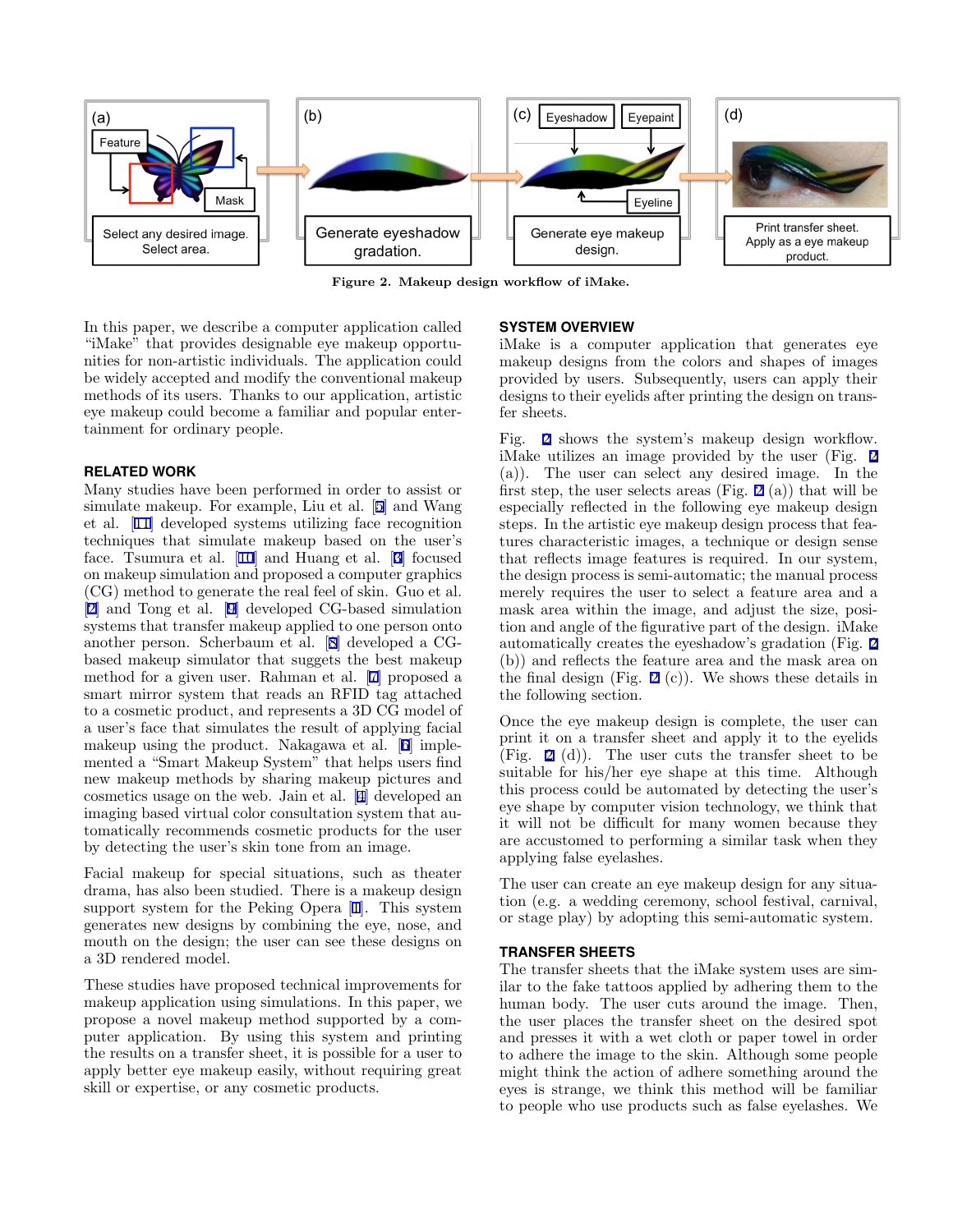

**Figure 3. Comparison of eye makeup using a transfer sheet (left), and standard makeup (right).**

compared the transfer sheet method with the conventional eye makeup method to evaluate the feasibility of applying transfer sheets for eye makeup. As shown in Fig. 3, transfer sheets display a more vivid eyeshadow color and are applicable to eye makeup. Eyelines also look natural. From these results, we think transfer sheets are sufficiently feasible for use in the eye makeup process.

Using transfer sheets, ordinary users who have no makeup skills can easily apply artistic eye makeup once the design has been generated by a computer application. Additionally, the number of colors that can be used in eye makeup design prepared by a color ink-jet printer is much greater than that of conventional makeup design, where the number of colors is limited by the eyeshadow palette that the user possesses.

## **CREATING THE EYE MAKEUP DESIGN**

In this section, we describe the method adopted to generate the eye makeup design from images selected by a user. We organize the eye makeup design into three elements to simplify the design generation: "Eyeshadow," "Eyeline," and "Eyepaint," as shown in Fig. [2](#page-1-0) (c). "Eyeshadow" and "Eyeline" are common terms used in eye makeup. Conversely, "Eyepaint" is a term defined in this paper to indicate the figurative part of the design.

We developed a system that semi-automatically generates the eye makeup design. iMake produces the eyeshadow design by generating a gradation from the overall image that the user prepared. Then, the system creates the eyepaint area utilizing the "feature" and "mask" areas selected by the user with the rubber band rectangle interface from our application. We believe the rectangle rubber band method has a simple and easy operation. We will improve this method by adding a delete function to exclude unnecessary parts in the selected rectangle area.

We implement this system with OpenCV, OpenGL, C++, and Qt Creator.

## **System Interface**

iMake is composed four panels as shown in Fig. 4. The top left panel represents the eyepaint design (Fig. 4(a)). The user can see details of the eyepaint's design in this panel. The top right panel represents the generated eye makeup design(Fig.  $4(b)$ ). The result of this edited design can be saved as a JPEG file. The user prints this file on transfer sheets, and applies it to his/her eyelids. The bottom left panel shows the original image (Fig. 4(c)).



**Figure 4. System interface is composed four panels: (a)eyepaint design; (b)generated eye makeup design; (c)feature and mask area selection; (d)eyepaint editing controls and feature to mask image controls.**



**Figure 5. Details of the bottom right panel.**

The user selects the feature and mask areas in this panel. By selecting a radio button, the user can select either a feature or mask area. In addition to radio buttons, there are other widgets: a spin box, arrow buttons, and a dial in the bottom right panel, as shown in Figs. 4(d) and 5. The spin box (range 0 to 10), arrow buttons, and dial are used to change the size, position, and angle respectively, of the eyepaint shown in Fig. 4(b).

## **Eyeshadow**

Creating gradation is the most difficult process when people attempt to apply eyeshadow. In the usual makeup steps, people create gradation by rubbing eyeshadow powder using a finger or cotton swab. However, our system can automatically generate beautiful gradations by utilizing the OpenGL computer library.

iMake extracts eight representative colors from the given image to create eyeshadow gradation. In the typical makeup process, eyeshadow gradation is created with four or five colors. Considering the conventional makeup methods, we believe that eight representative colors are sufficient to create gradation featuring the original image. The eight representative colors are selected by reducing colors in the original image using K-means clustering, as shown in Fig. [6](#page-3-0) (b).

In the common eye makeup technique, the most characteristic color is placed on the inner part of the eyelids.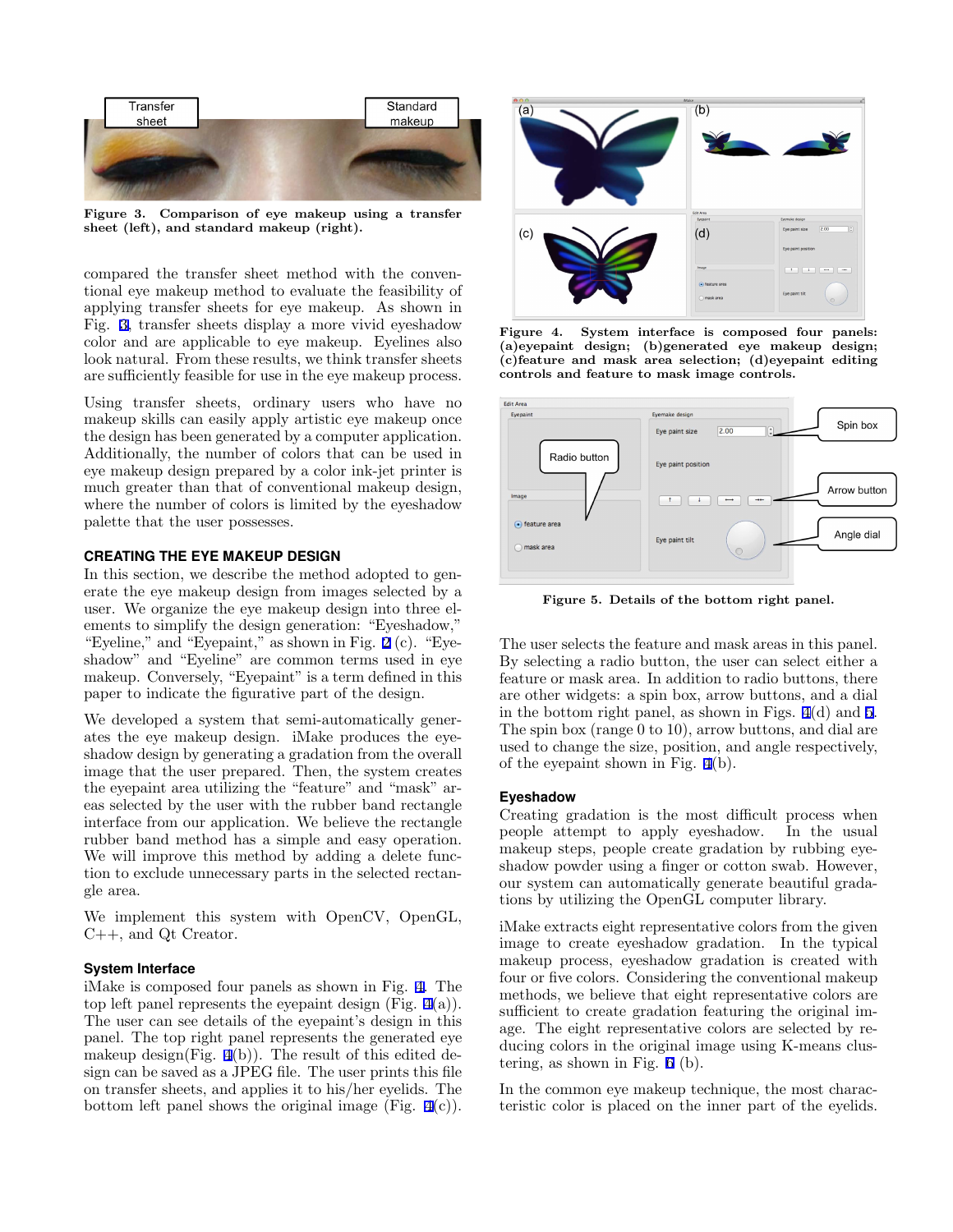<span id="page-3-0"></span>

**Figure 6. Eyeshadow generation: (a) Original image; (b) Color-reduced image (eight colors); (c) The size of each 8-color box reflects the number of pixels that have the indicated color; (d) Color boxes grouped into 19 color groups and sorted by the number of pixels in each color group and reduced color; (e) Gaps between color boxes are filled by gradation. Note that the colors and box sizes used in this figure are only for reference.**

Our system also places the color that appears in the largest number of pixels on the inner part of the eyelids. However, this algorithm occasionally generates an unnatural repetitive striped pattern because similar colors might be aligned separately.

We define the color groups in order to avoid striping patterns. The system groups the extracted eight representative colors into similar color groups (see Fig. 6 (d)). We prepare the following 19 color groups: white, black, gray, brown, skin, orange, khaki, yellow, light green, deep green, green, sky blue, blue, ultramarine, navy, purple, pink, magenta, and red. These groups have been revised for use as makeup color based on the Munsell color system.<sup>1</sup> iMake groups the representative colors into these color groups by evaluating their huesaturation-value (HSV). Because white and black do not work well for eyeshadow gradation, we remove these two colors before creating the gradation. Then, our system lines up color groups that have a large number of pixels at the inner part of eyelids. When a color group has more than two representative colors, the color with the larger number of pixels is placed at the inner position. Through this process, we can arrange the more representative color at the inner eyelid position, while keeping the natural eyeshadow color gradation.



**Figure 7. Extracting contours from a natural image.**



**Figure 8. Creating eyepaint.**

In the last step, color gradation is generated to connect each representative color block. The system assigns wider color blocks to colors with larger number of pixels, and creates gaps between these color blocks. Then, the system generates gradation using the OpenGL library to fill the gaps, as shown in Fig. 6 (e).

#### **Eyeline**

Creating the eyeline is the most difficult aspect in eye makeup. There exist many types of eyeliner products, such as liquid, pencil, or gel liner. Additionally, sweat or sebaceous glands can easily cause the eyeline created with these products to run, thus spoiling the makeup. iMake includes eyeline in the makeup design that is printed on the transfer sheet, so that the eyeline process becomes dramatically easier to apply and more durable than with current products. In the current prototype, only one type of eyeline with a standard shape and black color is generated. The user adjusts the size and shape of the printed design to his/her eyes by cutting the transfer sheet.

#### **Eyepaint**

To generate the eyepaint pattern, the user utilizes the rectangle rubber band interface available in our application to select the "feature" and "mask" areas required in the generation of said pattern. The system creates a mask pattern from the selected mask area image by utilizing the contour extraction function from the OpenCV library. It is possible to get contours not only from characters or symbols but also from natural images such as the one shown in Fig. 7.

 $^1\rm{The}$  Munsell color system is a color space that specifies colors based on three color dimensions: hue, value (lightness), and chroma (color purity).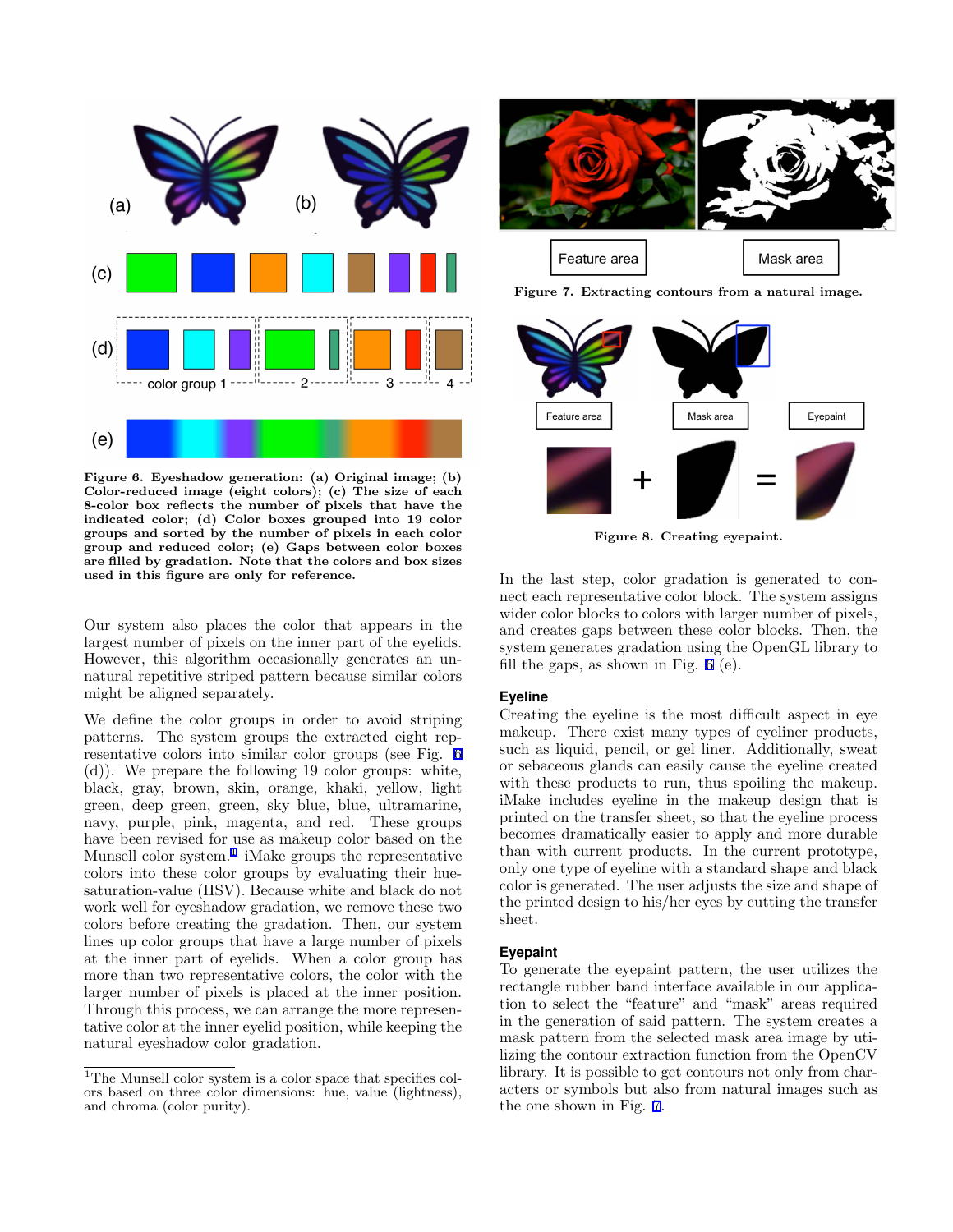

**Figure 9. Survey results (Questions 1 to 5).**

The eyepaint pattern is generated by resizing the feature area image to the mask area rectangle, and by applying the mask pattern as shown in Fig. [8.](#page-3-0) In addition, our system provides functions to change the size, position, and angle of the eyepaint pattern.

## **EVALUATION**

Usability evaluations were conducted with eight undergraduate and graduate female students ranging in age from 22 to 27. The participants were asked to create eye makeup designs with our application and to print their design on a transfer sheet, cut it, and apply it to their eyelids. The results of their design work are presented in Fig. 10. The average time required to create each of these designs is 2 m 29 s.

Following the trial, we asked the participants to answer a questionnaire. The first two questions ask the participants about their background about makeup; the next three questions ask the participants to evaluate our system. Results of the survey are shown in Fig. 9. The questions asked are:

- 1. Do you habitually apply makeup?
- 2. Are you interested in applying artistic eye makeup?
- 3. Can you detect a relationship between the generated eye makeup design and the selected image?
- 4. Can you easily apply the transfer sheet makeup to your eyelids?
- 5. Are you satisfied with the generated eye makeup design?

Six of the eight participants apply eye makeup regularly 5.2 times a week on average (Question 1). More than half of the participants (seven of eight) are interested in artistic eye makeup (Question 2). Because all participants observe a similarity between the designed eye makeup and the original image, our design algorithm appears to be successful (Question 3). Seven of eight participants responded that using the transfer sheet to apply makeup is easy (Question 4). The participant who



**Figure 10. Eye makeup designs generated by participants.**

indicated difficulty in using the transfer sheet said that it is difficult to adjust the position of the sheet on her eyelids. From this answer, it can be deduced that some individuals might require practice to correctly place the transfer sheet, which is similar to the practice required to apply false eyelashes. All participants are satisfied with their generated eye makeup design (Question 5).

We also obtained the following opinions from the participants:

- *•* The system user interface is quite simple; therefore, it is easy to use.
- *•* Applying the transfer sheet makeup on the eyelids was easier and more comfortable than expected.
- The eyepaint needs to have more manually editing functions, such as erasing and painting the eyepaint to respond user's delicate requests.

According to these survey results, iMake has created a new eye makeup method, transforming elaborate artistic eye makeup into casual entertainment.

## **CONCLUSIONS**

We have developed a prototype of the iMake system based on a method for generating eye makeup designs from an image selected by the user. Generated designs can be applied to the user's eyelids by printed on transfer sheets. We performed user tests with results that indicated that the current prototype is practical and feasible.

In future work, we will improve and enhance the following functions: (1)The current prototype generates just one gradation design as a eyeshadow. Although the result is acceptable, some users may want to have alternative designs. Therefore, we support a variety of eyeshadow gradation patterns. In the current prototype, the shape and color of the eyeline are fixed and do not reflect the user's preferences. We will implement new eyeline creation method based on images selected by a user. (2)The current algorithm to generate eyeshadow